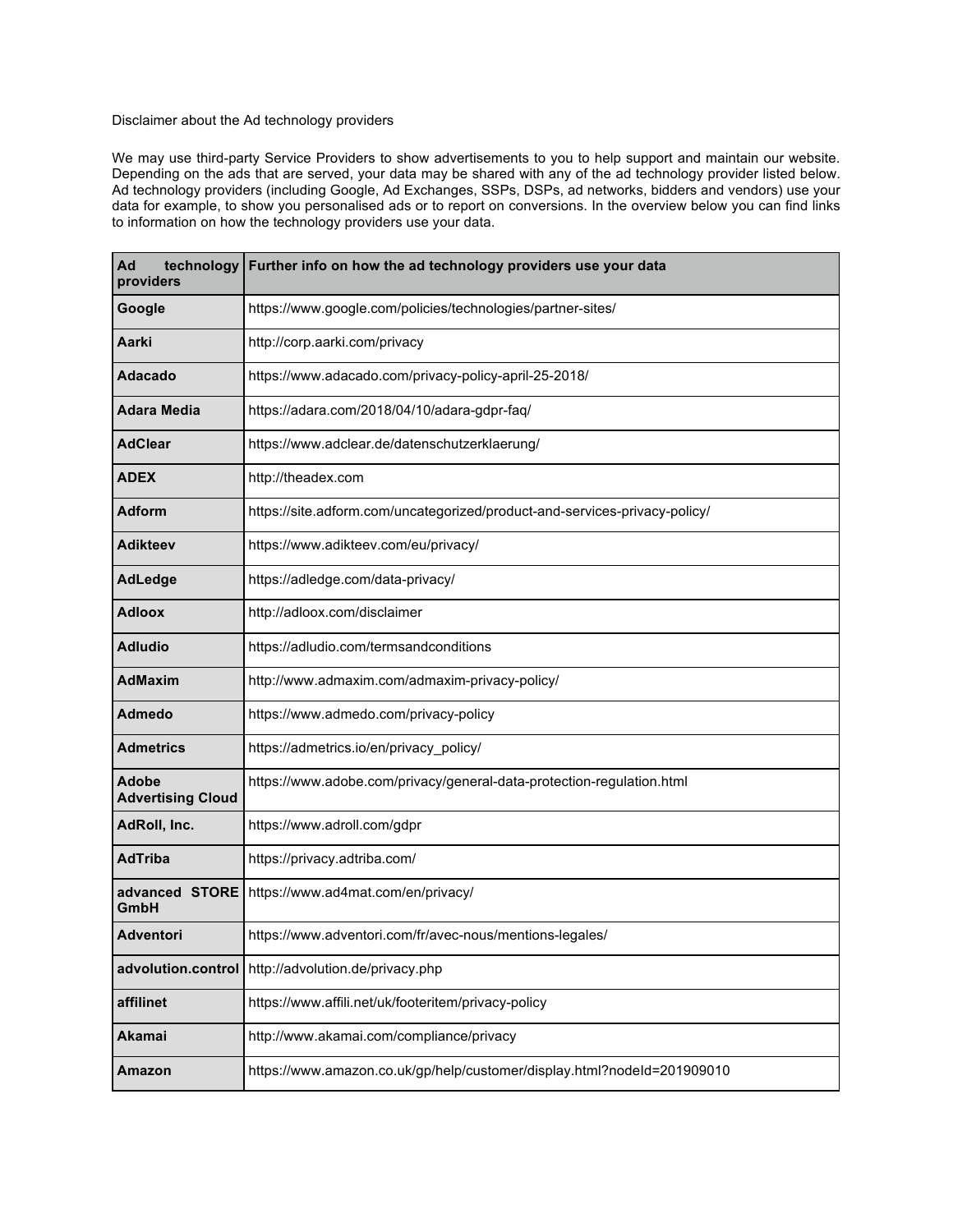| <b>Amobee</b>                                  | https://www.amobee.com/trust/privacy-guidelines                                        |
|------------------------------------------------|----------------------------------------------------------------------------------------|
| <b>Analights</b>                               | https://analights.com/docs/analights-consent-to-the-processing-of-personal-data-en.pdf |
| <b>AppLovin Corp.</b>                          | https://www.applovin.com/privacy                                                       |
| <b>AppNexus</b>                                | https://www.appnexus.com/en/company/platform-privacy-policy                            |
| <b>Arrivalist</b>                              | https://www.arrivalist.com/privacy#gdpr                                                |
| AudienceProject                                | http://privacy.audienceproject.com/for-users/                                          |
| Aunica                                         | http://www.aunica.com/privacy/privacy.html                                             |
| <b>Avocet</b>                                  | http://avocet.io/privacy-portal                                                        |
| <b>Batch Media</b>                             | http://batch.ba/datenschutzerklarung/                                                  |
| <b>BDSK</b><br><b>Handels</b><br>GmbH & Co. KG | https://www.xxxlutz.de/ocms/privacy                                                    |
| <b>Beeswax</b>                                 | https://www.beeswax.com/privacy.html                                                   |
| <b>Betgenius</b>                               | http://betting.geniussports.com/connextra-service-terms-conditions/                    |
| <b>Bidswitch</b>                               | http://www.bidswitch.com/privacy-policy/                                               |
| <b>Blismedia</b>                               | http://www.blis.com/privacy/                                                           |
| <b>Bombora</b>                                 | http://bombora.com/privacy                                                             |
| Booking.com                                    | https://www.booking.com/content/privacy.en-gb.html                                     |
| <b>C3 Metrics</b>                              | https://c3metrics.com/privacy                                                          |
| <b>Cablato</b>                                 | http://cablato.com/privacy                                                             |
| <b>Celtra</b>                                  | https://www.celtra.com/privacy-policy/                                                 |
| Centro                                         | https://www.centro.net/privacy-policy/                                                 |
| Cint                                           | https://www.cint.com/participant-privacy-notice/                                       |
| <b>Clinch</b>                                  | https://clinch.co/pages/privacy.html                                                   |
| <b>Cloud</b><br><b>Technologies</b>            | http://green.erne.co/assets/PolicyCT.pdf                                               |
| <b>Cloudflare</b>                              | https://www.cloudflare.com/security-policy/                                            |
| <b>Commanders Act</b>                          | https://www.commandersact.com/en/privacy/                                              |
| comScore                                       | https://www.comscore.com/About-comScore/Privacy-Policy                                 |
| Conversant/CJ<br>Affiliate                     | https://www.conversantmedia.eu/legal/privacy-policy                                    |
| Crimtan                                        | https://crimtan.com/privacy-ctl/                                                       |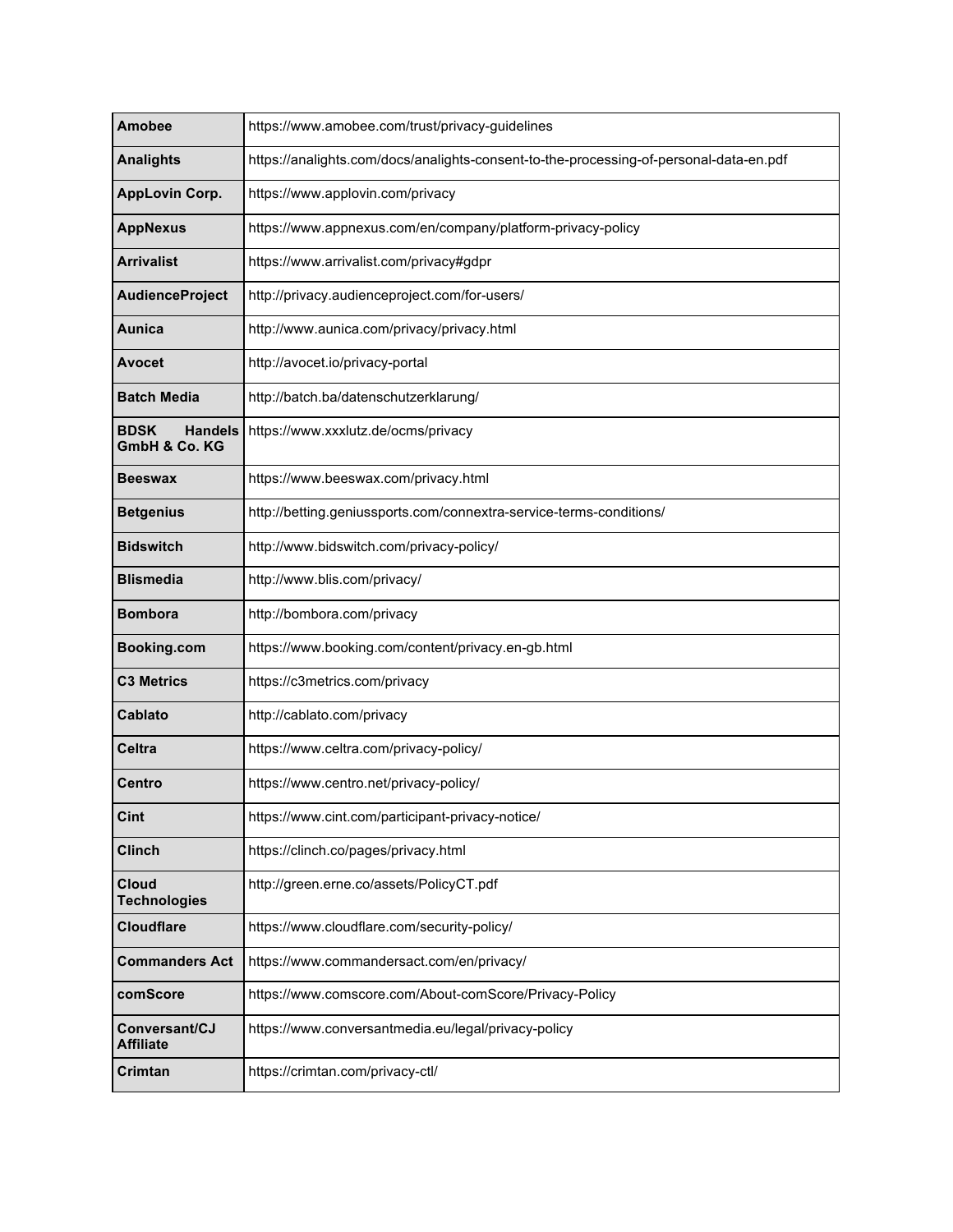| <b>Criteo</b>                     | https://www.criteo.com/privacy/                                                                                       |
|-----------------------------------|-----------------------------------------------------------------------------------------------------------------------|
| <b>CUBED</b>                      | http://cubed.ai/privacy-policy/gdpr/                                                                                  |
| <b>DataXu</b>                     | https://www.dataxu.com/gdpr/                                                                                          |
| <b>Delta Projects</b>             | http://www.deltaprojects.com/data-collection-policy/                                                                  |
| <b>Demandbase</b>                 | https://www.demandbase.com/privacy-policy/                                                                            |
| <b>DENTSU</b>                     | http://www.dentsu.co.jp/terms/data_policy.html                                                                        |
| Aegis<br>Dentsu<br><b>Network</b> | http://www.dentsu.com/termsofuse/data_policy.html                                                                     |
| <b>Digiseg</b>                    | http://www.digiseg.io/GDPR/                                                                                           |
| <b>DMA Institute</b>              | https://www.dma-institute.com/privacy-compliancy/                                                                     |
| <b>DoubleVerify</b>               | https://www.doubleverify.com/privacy/                                                                                 |
| <b>Dstillery</b>                  | https://dstillery.com/privacy-policy/                                                                                 |
| <b>DTS</b>                        | https://client.adhslx.com/privacy.html                                                                                |
| <b>EASYmedia</b>                  | https://www.rvty.net/gdpr                                                                                             |
| eBay                              | https://www.ebay.com/help/policies/member-behaviour-policies/user-privacy-notice-privacy-<br>policy?id=4260#section12 |
| ebuilders                         | http://ebuilders.nl/privacy                                                                                           |
| <b>Effinity</b>                   | https://www.effiliation.com/politique-confidentialite.html                                                            |
| emetriq                           | https://www.emetriq.com/datenschutz/                                                                                  |
| <b>Ensighten</b>                  | https://www.ensighten.com/privacy-policy/                                                                             |
| <b>Essens</b>                     | https://essens.no/privacy-policy/                                                                                     |
| ESV                               | https://www.wizaly.com/terms-of-use#privacy-policy                                                                    |
| Evidon                            | https://www.evidon.com/resources/privacy-statement/                                                                   |
| <b>Exactag</b>                    | https://www.exactag.com/en/data-privacy/                                                                              |
| <b>Exponential</b>                | http://exponential.com/privacy/                                                                                       |
| Facebook                          | https://www.facebook.com/about/privacy/update                                                                         |
| <b>Flashtalking</b>               | http://www.flashtalking.com/privacypolicy/                                                                            |
| <b>Fractional Media</b>           | https://www.fractionalmedia.com/privacy-policy                                                                        |
| <b>FUSIO BY S4M</b>               | http://www.s4m.io/privacy-policy/                                                                                     |
| <b>Gemius</b>                     | https://www.gemius.com/cookie-policy.html                                                                             |
| <b>GfK</b>                        | https://sensic.net/                                                                                                   |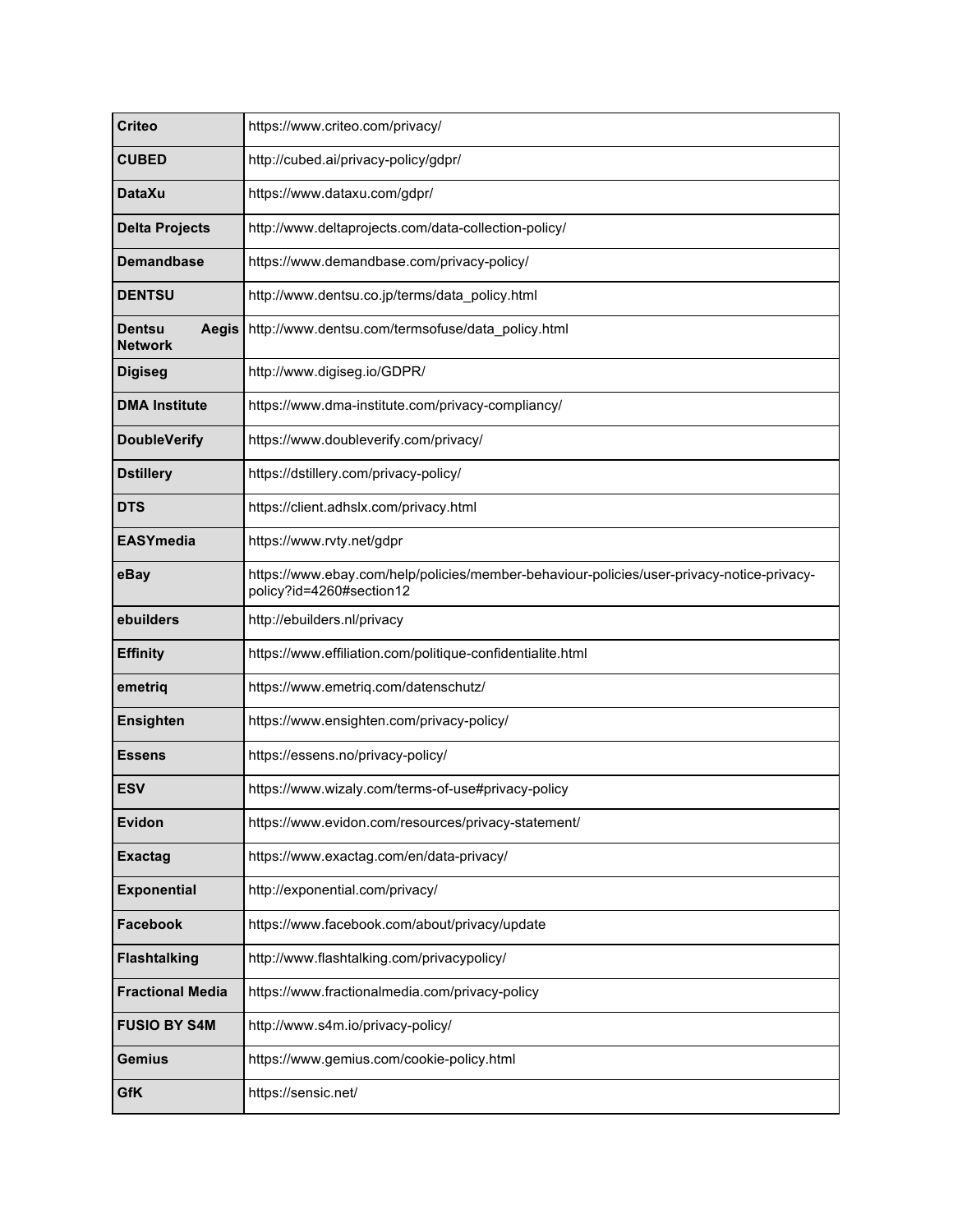| <b>GP One</b>                                                | http://www.gsi-one.org/templates/gsi/en/files/privacy_policy.pdf         |
|--------------------------------------------------------------|--------------------------------------------------------------------------|
| gskinner                                                     | https://createjs.com/legal/privacy.html                                  |
| <b>Haensel AMS</b>                                           | https://haensel-ams.com/data-privacy/                                    |
| Havas<br>Media<br>France - DBi                               | http://www.centraltag.com/commercial/policy/index.action                 |
| hurra.com                                                    | http://www.hurra.com/impressum                                           |
| IBM                                                          | https://www.ibm.com/customer-engagement/digital-marketing/gdpr           |
| <b>Ignition One</b>                                          | https://www.ignitionone.com/privacy-policy/gdpr-subject-access-requests/ |
| <b>Impact</b>                                                | https://impact.com/privacy-policy/                                       |
| <b>Index Exchange</b>                                        | http://www.indexexchange.com/privacy/                                    |
| <b>Infectious Media</b>                                      | https://impressiondesk.com/                                              |
| Innovid                                                      | http://www.innovid.com/privacy-policy                                    |
| Integral<br>Ad  <br><b>Science</b>                           | http://www.integralads.com/privacy-policy                                |
| intelliAd                                                    | https://www.intelliad.de/datenschutz                                     |
| <b>Interpublic Group</b>                                     | https://www.interpublic.com/privacy-notice                               |
| Jivox                                                        | http://www.jivox.com/privacy/                                            |
| Kantar                                                       | https://www.kantarmedia.com/global/privacy-statement                     |
| Kochava                                                      | https://www.kochava.com/support-privacy/                                 |
| <b>LifeStreet</b>                                            | http://www.lifestreet.com/privacy                                        |
| Liftoff                                                      | https://liftoff.io/privacy-policy/                                       |
| LiveRamp                                                     | https://liveramp.com/service-privacy-policy/                             |
| Localsensor                                                  | https://www.localsensor.com/privacy.html                                 |
| LoopMe                                                       | https://loopme.com/privacy/                                              |
| Lotame                                                       | https://www.lotame.com/about-lotame/privacy/                             |
| <b>Macromill group</b>                                       | https://www.metrixlab.com/privacy-statement/                             |
| <b>MainADV</b>                                               | http://www.mainad.com/privacy-policy                                     |
| Manage.com                                                   | https://www.manage.com/privacy-policy/                                   |
| <b>Marketing Science</b><br><b>Consulting Group,</b><br>Inc. | http://mktsci.com/privacy_policy.htm                                     |
| <b>MBR</b><br><b>Targeting</b><br>Gmbh                       | https://privacy.mbr-targeting.com                                        |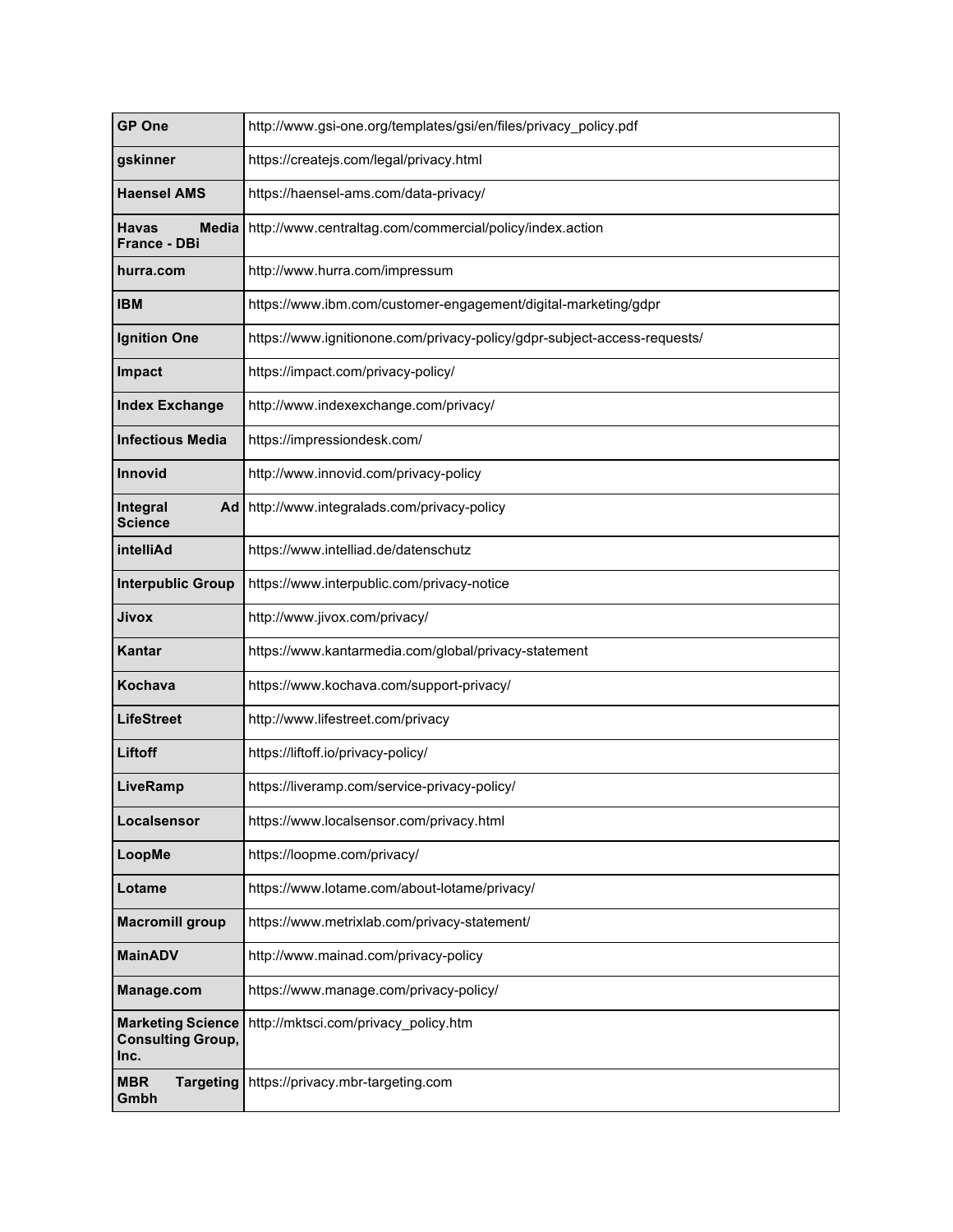| <b>MediaMath</b>                                       | http://www.mediamath.com/privacy-policy/                                                      |
|--------------------------------------------------------|-----------------------------------------------------------------------------------------------|
| Meetrics                                               | https://www.meetrics.com/en/data-privacy/                                                     |
| MindTake<br><b>Research</b>                            | https://www.mindtake.com/en/reppublika-privacy-policy                                         |
| <b>Mobitrans</b>                                       | http://www.mobitrans.net/privacy-policy/                                                      |
| <b>Mobpro</b>                                          | http://mobpro.com/privacy.html                                                                |
| <b>Moloco Ads</b>                                      | http://www.molocoads.com/private-policy.html                                                  |
| <b>MSI-ACI</b>                                         | http://site.msi-aci.com/Home/FlexTrackPrivacy                                                 |
| <b>Nano Interactive</b>                                | http://www.nanointeractive.com/privacy                                                        |
| <b>Navegg</b>                                          | https://www.navegg.com/en/privacy-policy/                                                     |
| <b>Neodata Group</b>                                   | https://www.neodatagroup.com/en/security-policy                                               |
| <b>NEORY GmbH</b>                                      | https://www.neory.com/privacy.html                                                            |
| <b>Netflix</b>                                         | http://www.netflix.com/google-3PAS-info                                                       |
| <b>Netquest</b>                                        | https://www.nicequest.com/us/privacy                                                          |
| <b>Neuralone</b>                                       | https://web.neural.one/privacy-policy/                                                        |
| Neustar                                                | https://www.home.neustar/privacy                                                              |
| <b>Nielsen</b>                                         | http://www.nielsen.com/us/en/privacy-statement/digital-measurement.html                       |
| <b>Nordic</b><br><b>Factory</b><br><b>Solutions AB</b> | https://www.bannerflow.com/privacy                                                            |
| numberly                                               | http://ads.1000mercis.com/us.html                                                             |
| Oath                                                   | https://policies.oath.com/xw/en/oath/privacy/enterprise/b2bprivacypolicy/                     |
| <b>Objective</b><br><b>Partners</b>                    | https://www.objectivepartners.com/cookie-policy-and-privacy-statement/                        |
| <b>Omnicom</b><br>Media<br>Group                       | https://www.omnicommediagroup.com/disclaimer.htm                                              |
| On<br><b>Device</b><br>Research                        | https://ondeviceresearch.com/GDPR                                                             |
| OneTag                                                 | https://www.onetag.net/privacy/                                                               |
| <b>OpenX</b><br><b>Technologies</b>                    | https://www.openx.com/legal/privacy-policy/                                                   |
| Optomaton                                              | http://optomaton.com/privacy.html                                                             |
| <b>Oracle Data Cloud</b>                               | https://www.oracle.com/legal/privacy/marketing-cloud-data-cloud-privacy-policy.html           |
| <b>OTTO</b>                                            | https://www.otto.de/shoppages/service/about/datenschutzinformation/aboutprivacyneedtokno<br>W |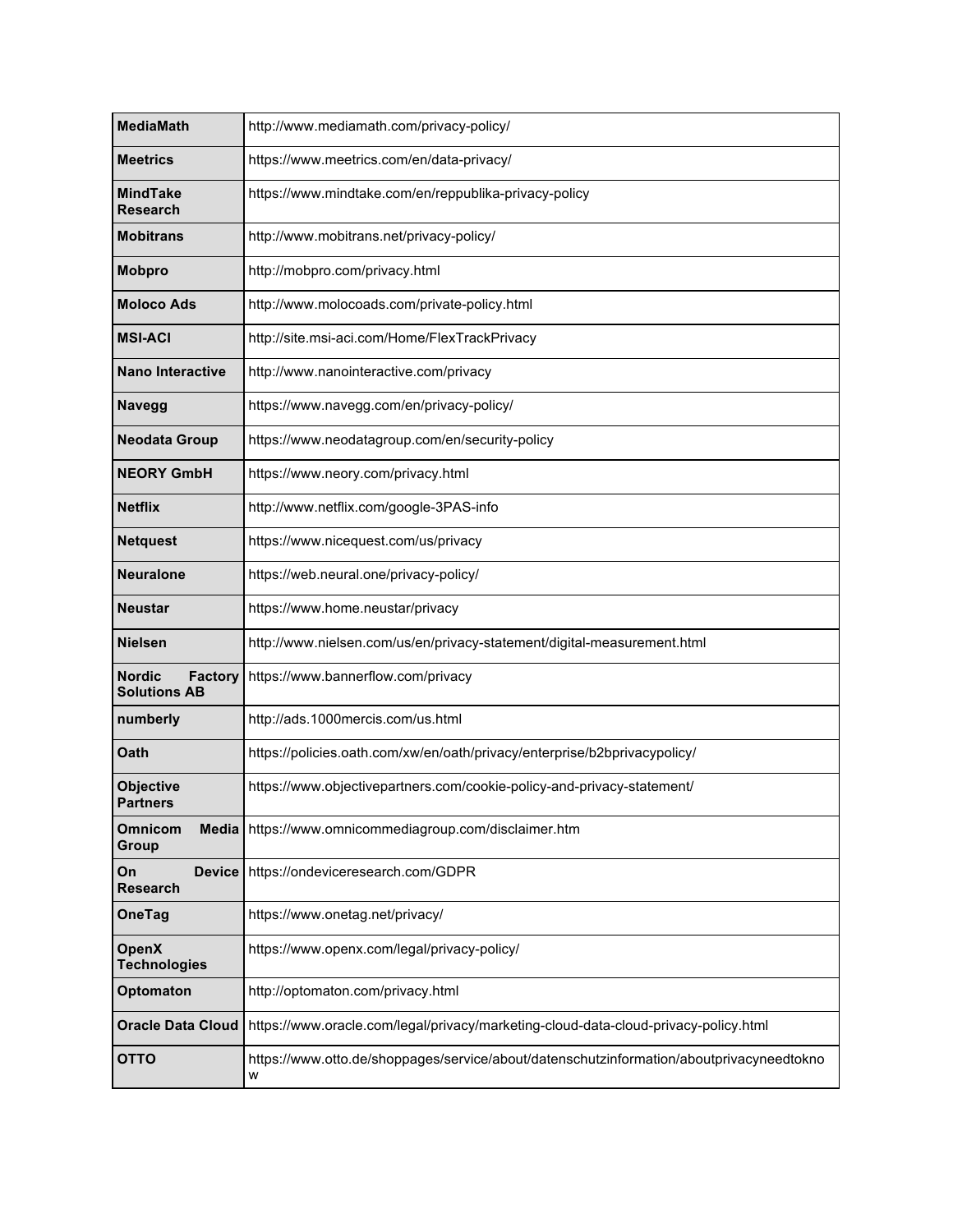| <b>PERMODO</b>              | http://permodo.com/de/privacy.html                                           |
|-----------------------------|------------------------------------------------------------------------------|
| <b>Pixalate</b>             | http://www.pixalate.com/privacypolicy/                                       |
| Platform161                 | https://platform161.com/cookie-and-privacy-policy/                           |
| <b>PMG</b>                  | https://www.pmg.com/privacy-policy/                                          |
| <b>Protected Media</b>      | http://www.protected.media/privacy-policy/                                   |
| <b>Publicis Groupe</b>      | https://www.publicismedia.de/datenschutz/                                    |
| <b>PubMatic</b>             | https://pubmatic.com/legal/privacy-policy/                                   |
| <b>PulsePoint</b>           | https://www.pulsepoint.com/privacy-policy                                    |
| Quantcast                   | https://www.quantcast.com/privacy/                                           |
| Rackspace                   | http://www.rackspace.com/gdpr                                                |
| Rakuten<br><b>Marketing</b> | https://rakutenmarketing.com/legal-notices/services-privacy-policy           |
| <b>Refined Labs</b>         | https://www.refinedlabs.com/datenschutz-rfa                                  |
| Relay42                     | https://relay42.com/privacy                                                  |
| Remerge                     | http://remerge.io/privacy-policy.html                                        |
| <b>Resonate</b>             | https://www.resonate.com/privacy-policy/                                     |
| <b>RevJet</b>               | https://www.revjet.com/privacy                                               |
| <b>RhythmOne LLC</b>        | https://www.rhythmone.com/landing/gdpr                                       |
| <b>RN SSI Group</b>         | https://www.valuedopinions.co.uk/privacy                                     |
| Roq.ad                      | https://www.roq.ad/privacy-policy                                            |
| <b>RTB House</b>            | https://www.rtbhouse.com/gdpr/                                               |
| <b>Rubicon Project</b>      | http://rubiconproject.com/rubicon-project-yield-optimization-privacy-policy/ |
| <b>Salesforce DMP</b>       | https://www.salesforce.com/company/privacy/                                  |
| <b>Scenestealer</b>         | http://www.scenestealer.tv/privacy-policy                                    |
| <b>Scoota</b>               | http://scoota.com/privacy-policy/                                            |
| <b>Seenthis</b>             | https://seenthis.co/privacy-notice-2018-04-18.pdf                            |
| <b>Semasio GmbH</b>         | http://www.semasio.com/privacy-policy/                                       |
| <b>SFR</b>                  | http://www.sfr.fr/securite-confidentialite.html                              |
| <b>Sift Media</b>           | https://www.sift.co/privacy                                                  |
| Simpli.fi                   | https://www.simpli.fi/site-privacy-policy2/                                  |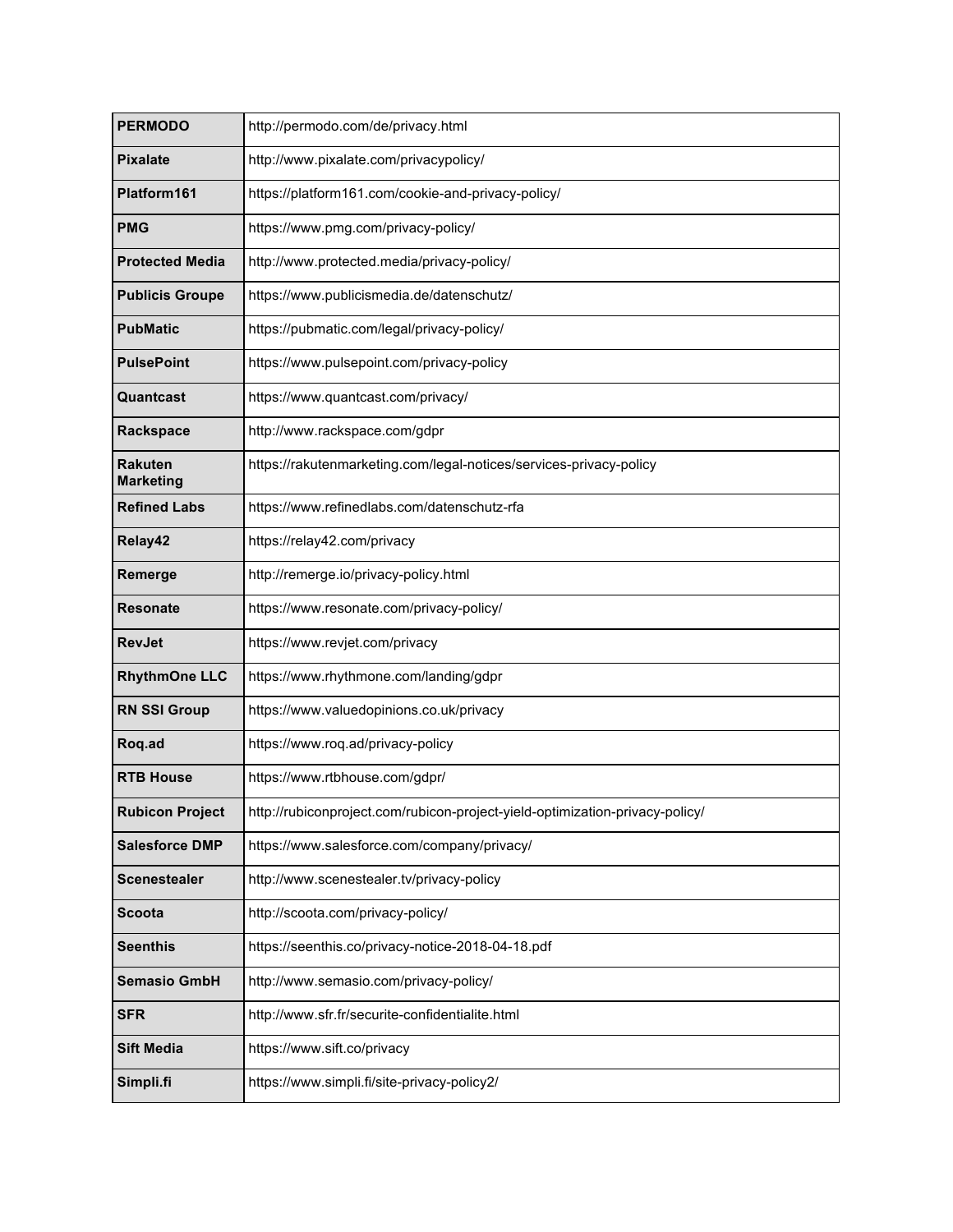| <b>Sizmek</b>                                        | https://www.sizmek.com/privacy-policy/                              |
|------------------------------------------------------|---------------------------------------------------------------------|
| <b>Smaato</b>                                        | https://www.smaato.com/privacy/                                     |
| <b>Smadex</b>                                        | http://smadex.com/end-user-privacy-policy/                          |
| Smart                                                | http://smartadserver.com/company/privacy-policy/                    |
| <b>Smartology</b>                                    | https://www.smartology.net/privacy-policy/                          |
| <b>Sociomantic</b>                                   | https://www.sociomantic.com/privacy/en/                             |
| Sojern                                               | https://www.sojern.com/privacy/product-privacy-policy/              |
| Sovrn                                                | https://www.sovrn.com/privacy-policy/                               |
| Spotad                                               | http://www.spotad.co/privacy-policy/                                |
| <b>SpotX</b>                                         | https://www.spotx.tv/privacy-policy/                                |
| <b>TabMo</b>                                         | http://static.tabmo.io.s3.amazonaws.com/privacy-policy/index.html   |
| <b>Taboola</b>                                       | https://www.taboola.com/privacy-policy                              |
| <b>TACTIC™</b><br>Real-<br><b>Time Marketing</b>     | http://tacticrealtime.com/privacy/                                  |
| Teads.TV                                             | https://teads.tv/privacy-policy/                                    |
| <b>TEEMO</b>                                         | https://teemo.co/fr/confidentialite/                                |
| <b>The Trade Desk</b>                                | https://www.thetradedesk.com/general/privacy-policy                 |
| <b>Tradedoubler</b>                                  | http://www.tradedoubler.com/en/privacy-policy/                      |
| travel audience -<br><b>Amadeus</b><br>An<br>Company | https://travelaudience.com/product-privacy-policy/                  |
| TreSensa                                             | http://tresensa.com/eu-privacy/index.html                           |
| <b>TripleLift</b>                                    | https://triplelift.com/privacy/                                     |
| <b>TruEffect</b>                                     | https://trueffect.com/privacy-policy/                               |
| <b>TrustArc</b>                                      | https://www.trustarc.com/privacy-policy/                            |
| <b>Turbobytes</b>                                    | https://www.turbobytes.com/gdpr/                                    |
| <b>UDG</b>                                           | https://www.udg.de/wp-content/uploads/2018/04/privacy_policy_EN.pdf |
| (Emego<br>usemax<br>GmbH)                            | http://www.usemax.de/?l=privacy                                     |
| Videology                                            | https://videologygroup.com/en/privacy-policy/                       |
| Vimeo                                                | https://vimeo.com/cookie_policy                                     |
| <b>Virtual Minds</b>                                 | https://virtualminds.de/datenschutz/                                |